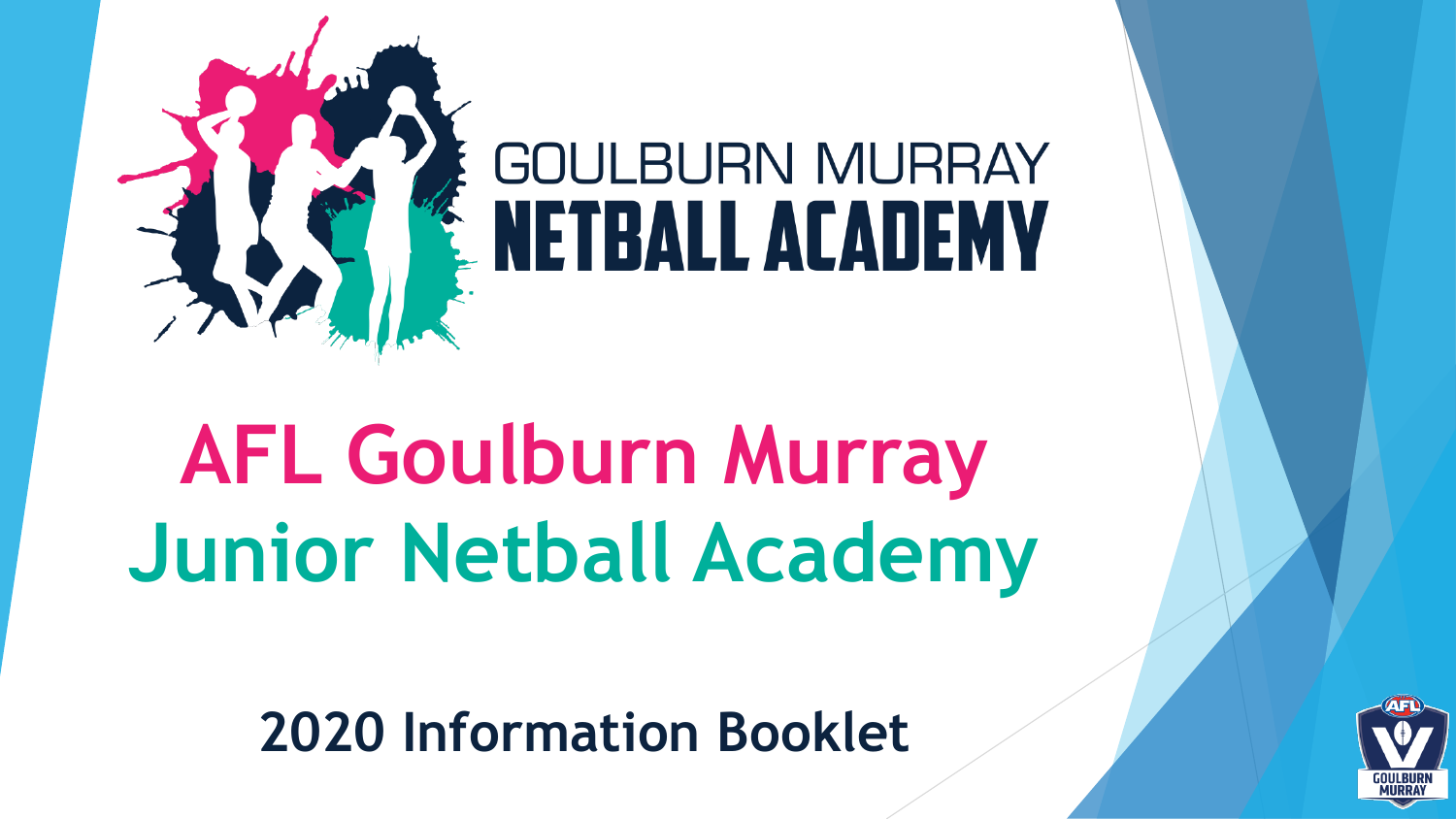### **INTRODUCTION**

In 2020 AFL Goulburn Murray will continue the development program after a successful inaugural program in 2019, for young netballers from across the region.

The Junior Netball Academy is an elite netball development program, an initiative from AFL Goulburn Murray to assist in the development of players from across the region.

In 2020 a netball program will be ran for 12, 13 and 14 year old players who will receive a 12 week specialist netball program predominately on Mondays after school.

The Academy Program consists of training sessions that will incorporate training, skill development, game sense, recovery, strength and conditioning, as well as educational sessions to develop these young players to achieve and be prepared for a higher level of Netball. The netballers will trial and be selected for their age group.

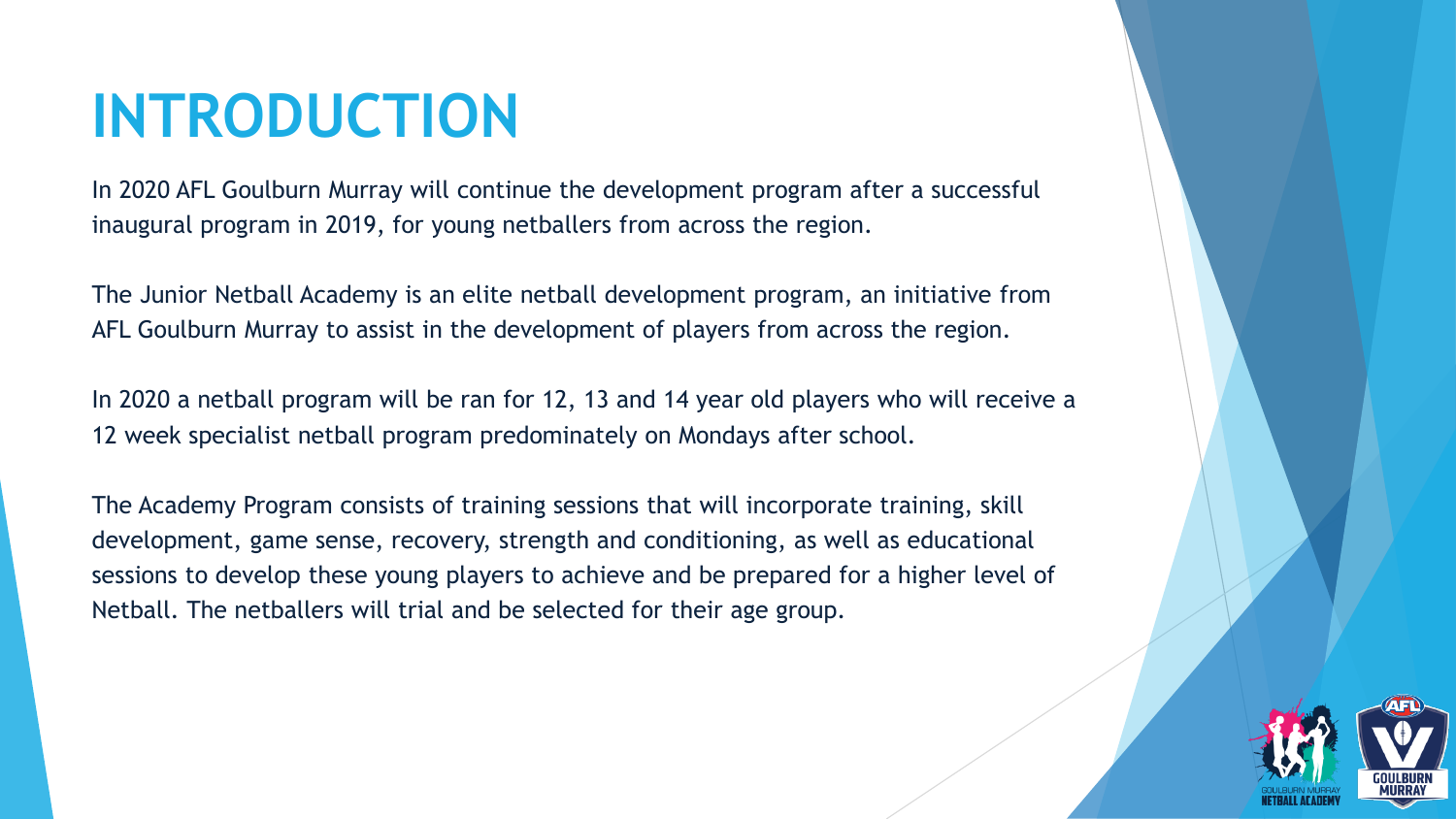### **2019 PARTICIPANTS**





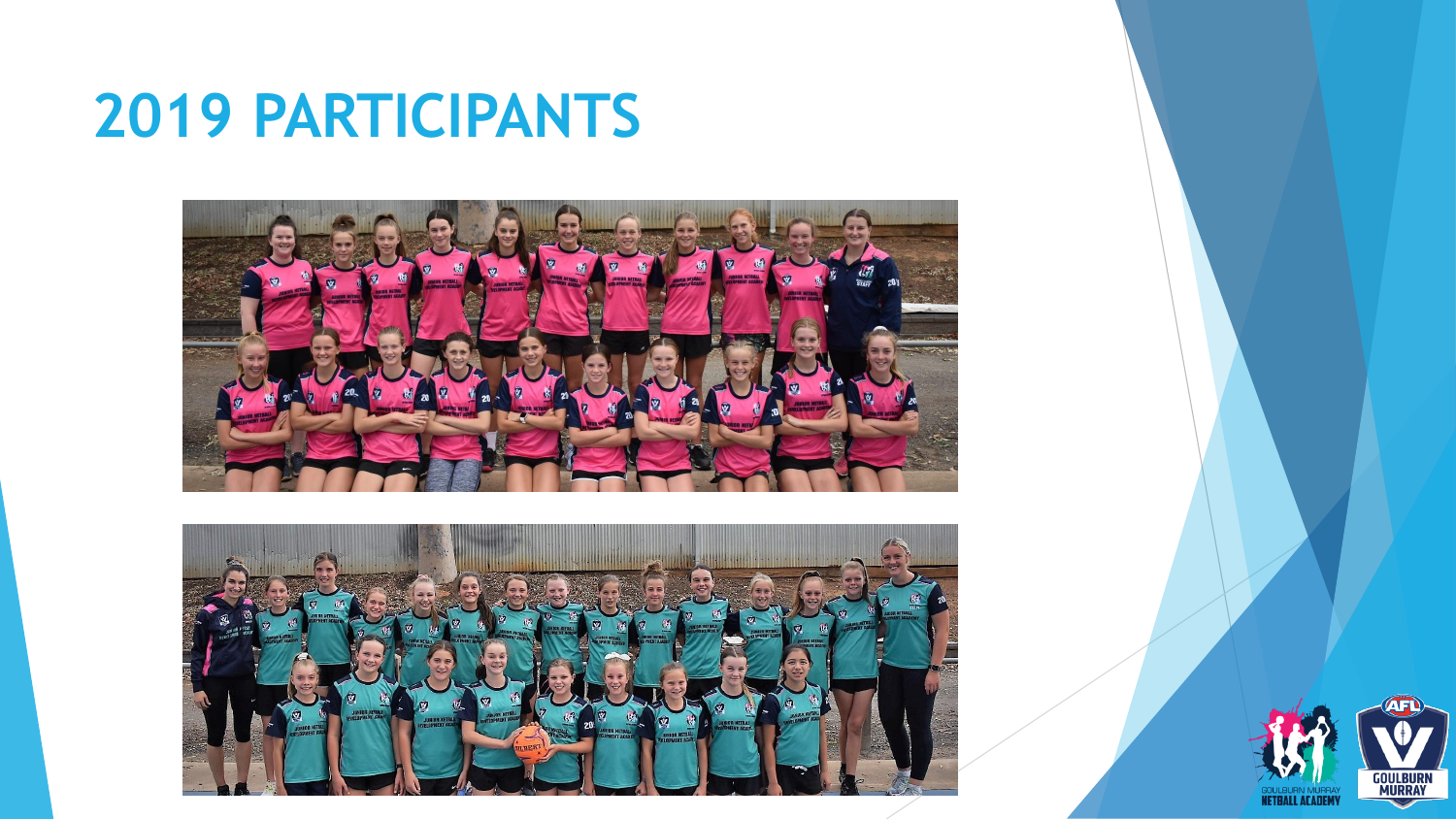### **OBJECTIVES**

The Goulburn Murray is striving to achieve a strong history in nurturing talented netball players.

AFL Goulburn Murray Commission has established a Junior Development Academy for the benefit of individuals, clubs, associations and junior coaches.

Participating and coaching with key focus areas:

- Provide quality based player development to support and complement Club, League and Netball Associations.
- Increase the depth of talent within the region through exposing more players to a higher level of training, participation and coaching.
- Influence the behaviour and values of young players by providing a high quality training and playing environment.
- To involve and support the personal development of regionally based netball coaches in the program for the betterment of future netball athletes

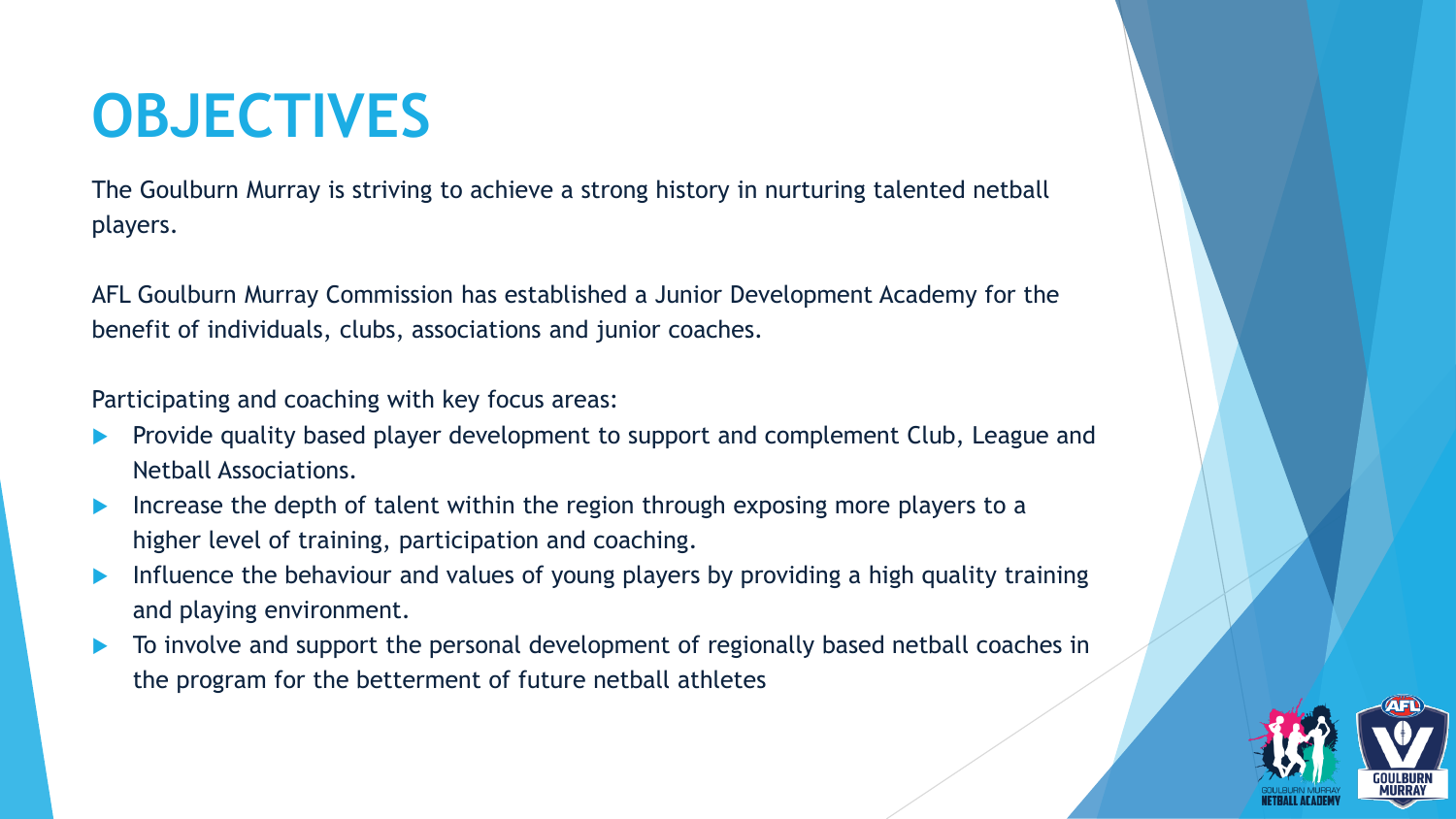### **OPERATIONS**

Peita Sleeth is responsible for the netball operations and Ann Austin has taken on the role as Head Netball Coach. Each age group is allocated a head coach and assistant coaches to deliver the program.

### **COSTS**

All AFL Goulburn Murray Academy participants are required to pay a registration fee by the first night of the program. (Payment difficulties can be negotiated)

#### The fee is **\$230** and includes:

- All Coaching & Training sessions
- All training equipment
- Access to High performance Academy sessions
- Specialist Sessions
- Intra-Academy game play
- AFL Goulburn Murray Academy Training Top
- AFL Goulburn Murray Academy Hoodie

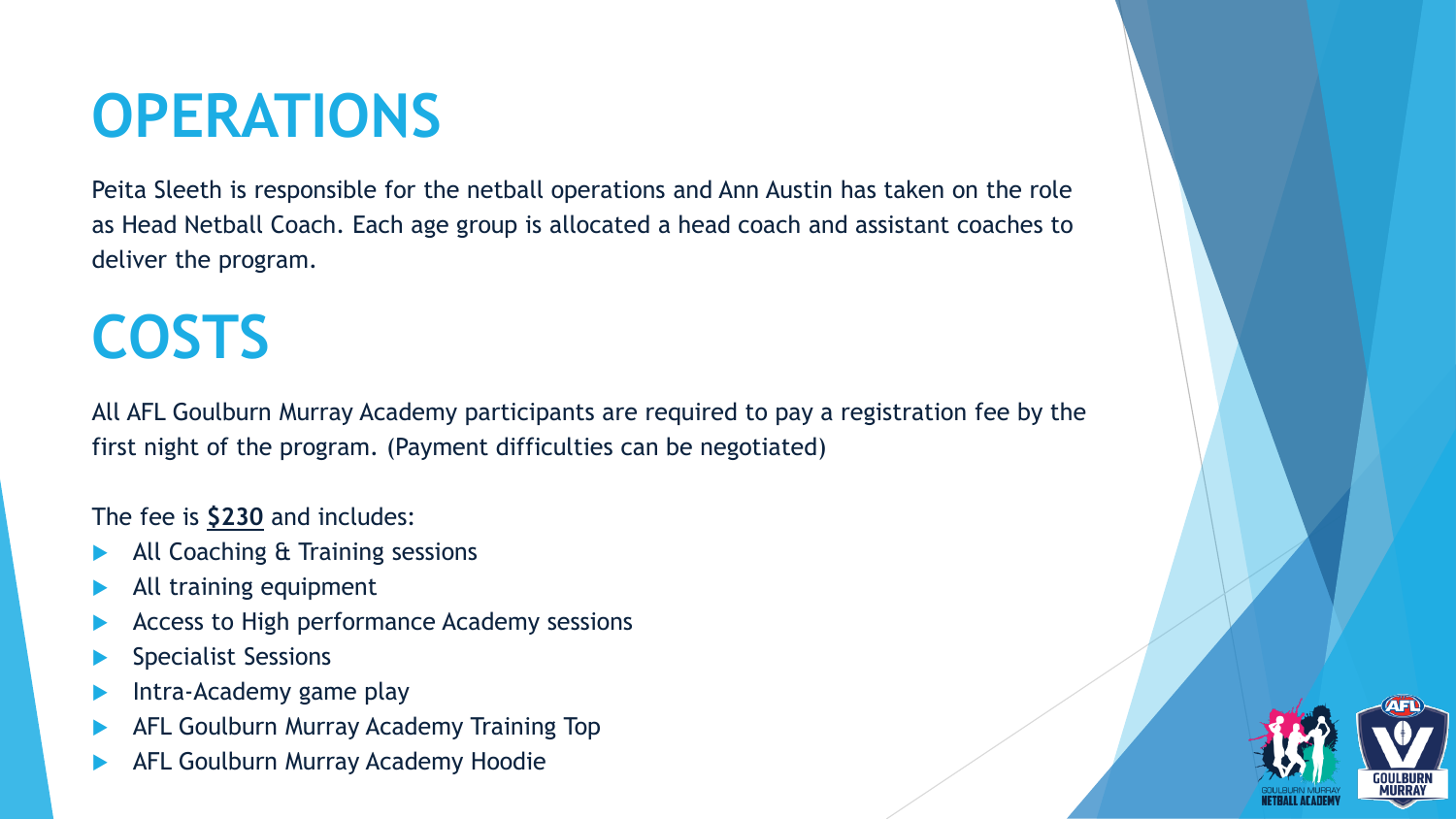## **PROGRAM OVERVIEW**

**Training Program:**

The program will commence with a information session and initial physical testing.

#### **Squad Training:**

- All age groups will train separately
- No trainings on public holidays and Limited training on school holidays
- Limited training in May to allow players to compete with teams in tournaments for their association/club

#### **Match Schedule:**

- Every effort will be made to provide all players with some match play. AFLGM intends an Intra Academy games.
- The academy Program consists of an information/testing session, training/games/education/recovery and an intra club game play.

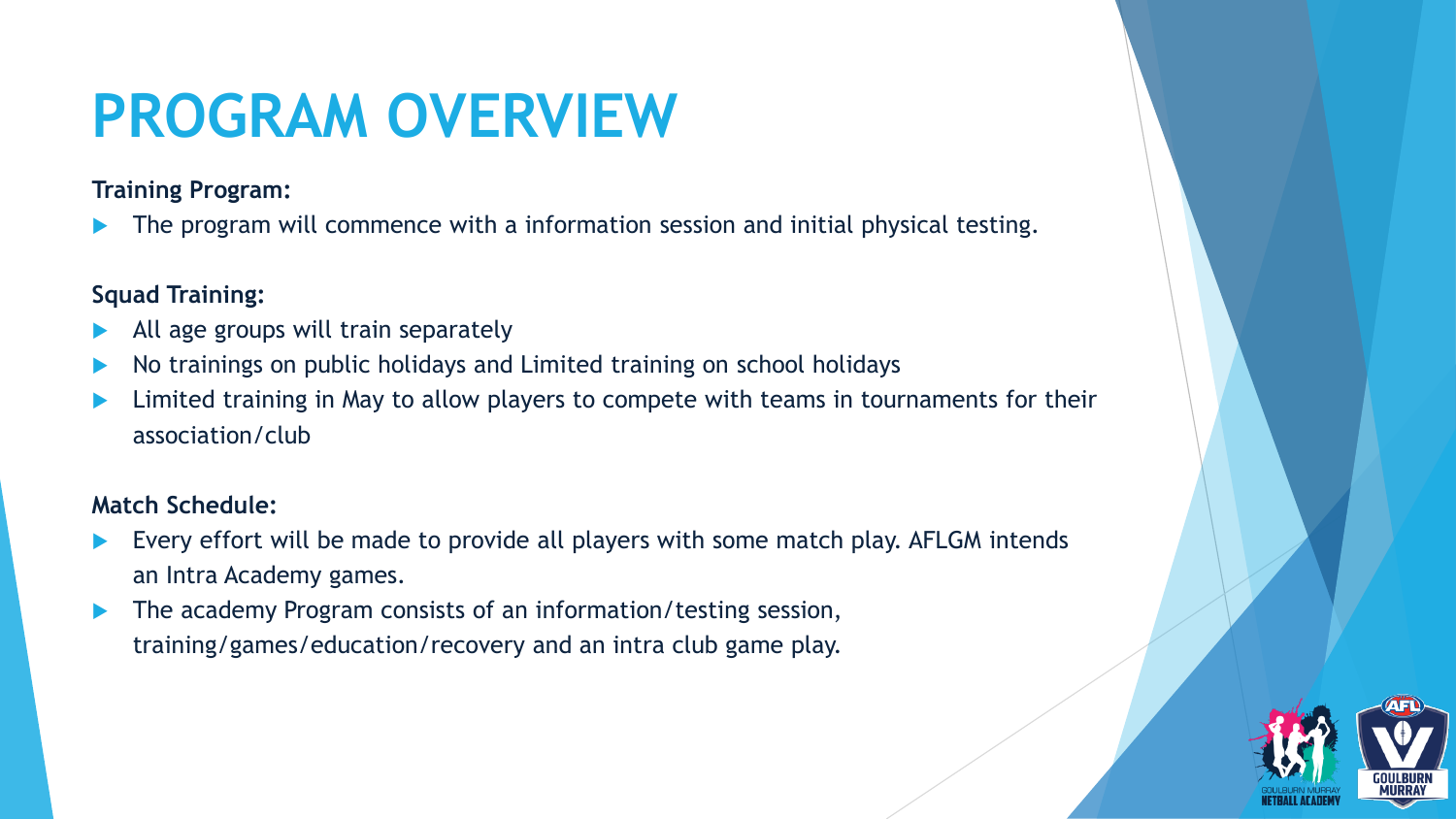### **PHILOSOPHY**

Young participants play netball for a variety of reasons but primarily for fun, enjoyment and a sense of team. It is a privileged position to assist young players to achieve these goals. This is not a role to be taken lightly as their experience at a junior netball club or in the case of the AFL Goulburn Murray Academy will have a strong bearing on whether or not they will have the confidence and skill to progress at some time in the future.

The Coaching Philosophy at the AFL Goulburn Murray Academy is about player development and enjoying the process of this development. We must continue to build upon these foundations through maintaining a positive and enjoyable learning environment at all times.

Team sports have long been recognized for their ability to help mould the values and work ethic of young people for future years. Whether or not children continue to play team sport as an adult, it is often the lessons they learn about team work as a young participant in sport that stands them in good stead for the workplace and life in general.

It helps teach the importance of never giving up irrespective of the circumstances, always striving for one's personal best.

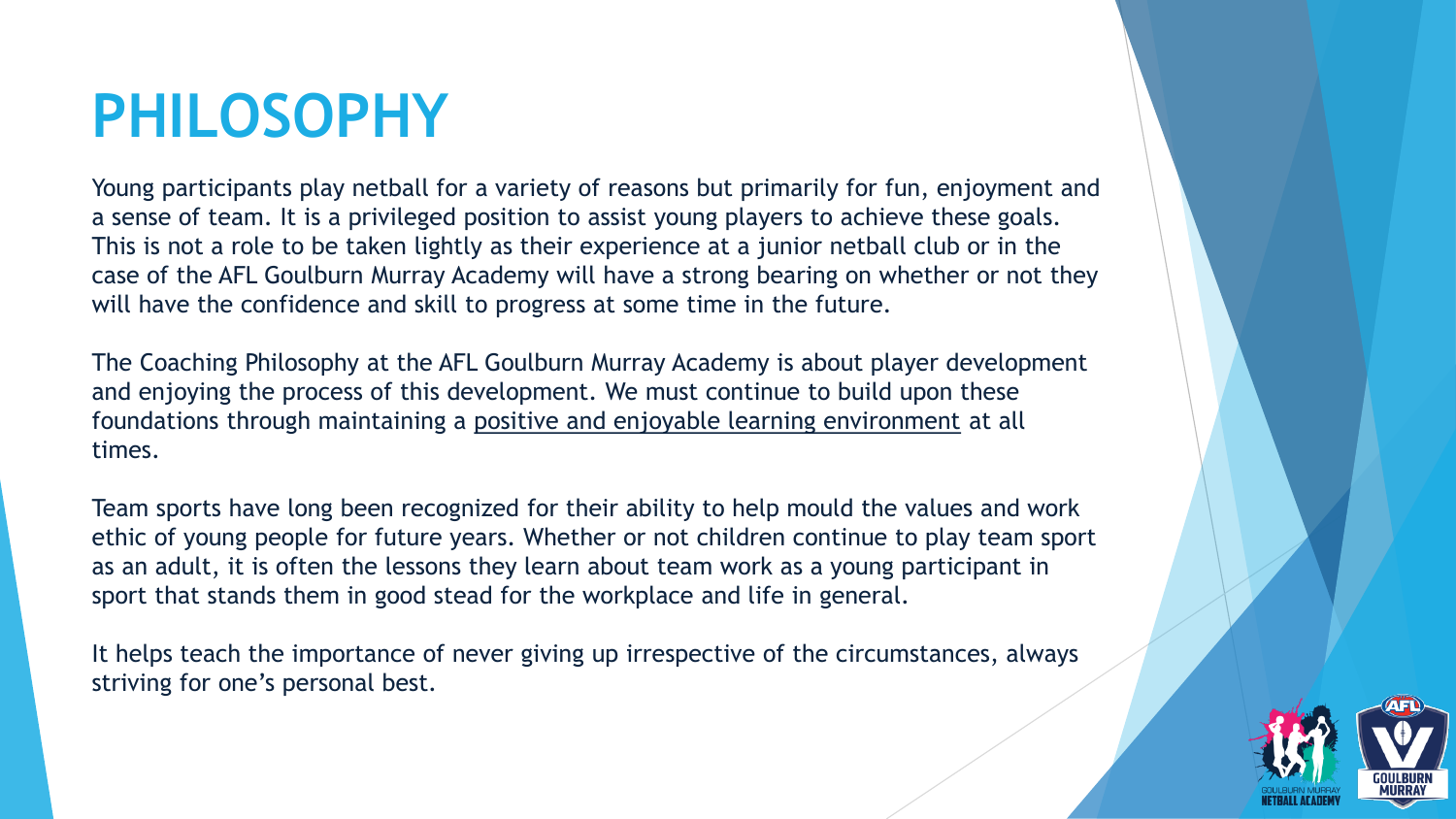### **PHILOSOPHY**

We define success not necessarily in our win/loss ratio, but in the endeavours of our players and the support structures that clubs put in place around each of their teams. We define success in terms of skill mastery as well as making a contribution to the broader personal development of our players.

AFL Goulburn Murray Academy goals are for each player to exit our academy program a better player and a better person!

#### **Academy Philosophy & Values**

- Team 1st
- Encouragement and Team Spirit
- Responsibility (ready to train/play)
- Achievement (best effort/performance)
- Enjoyment
- Respect and Discipline
- Work Ethic (assists achievement)
- Continual Improvement

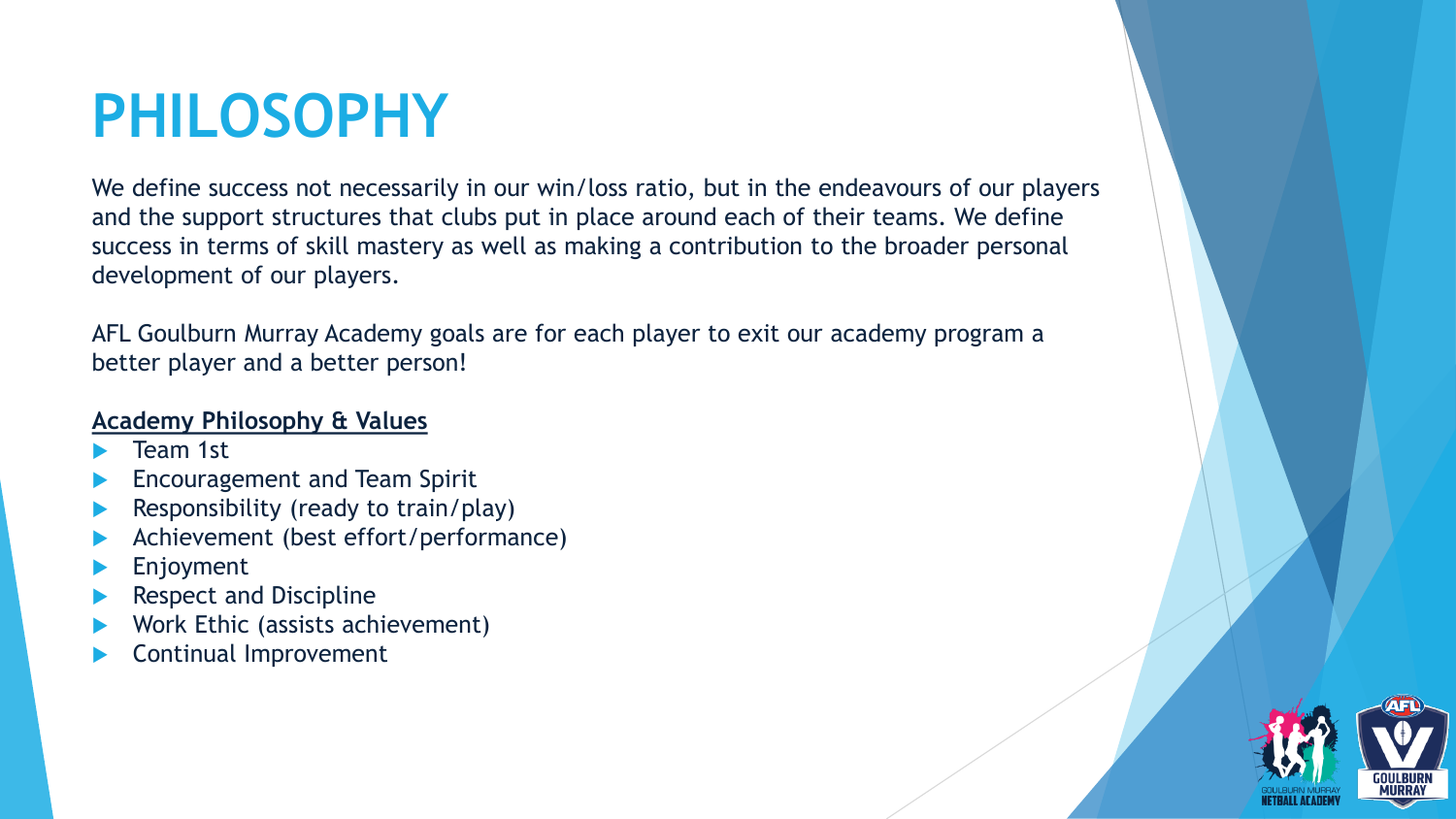### **NETBALL PROGRAM PARTNERS**